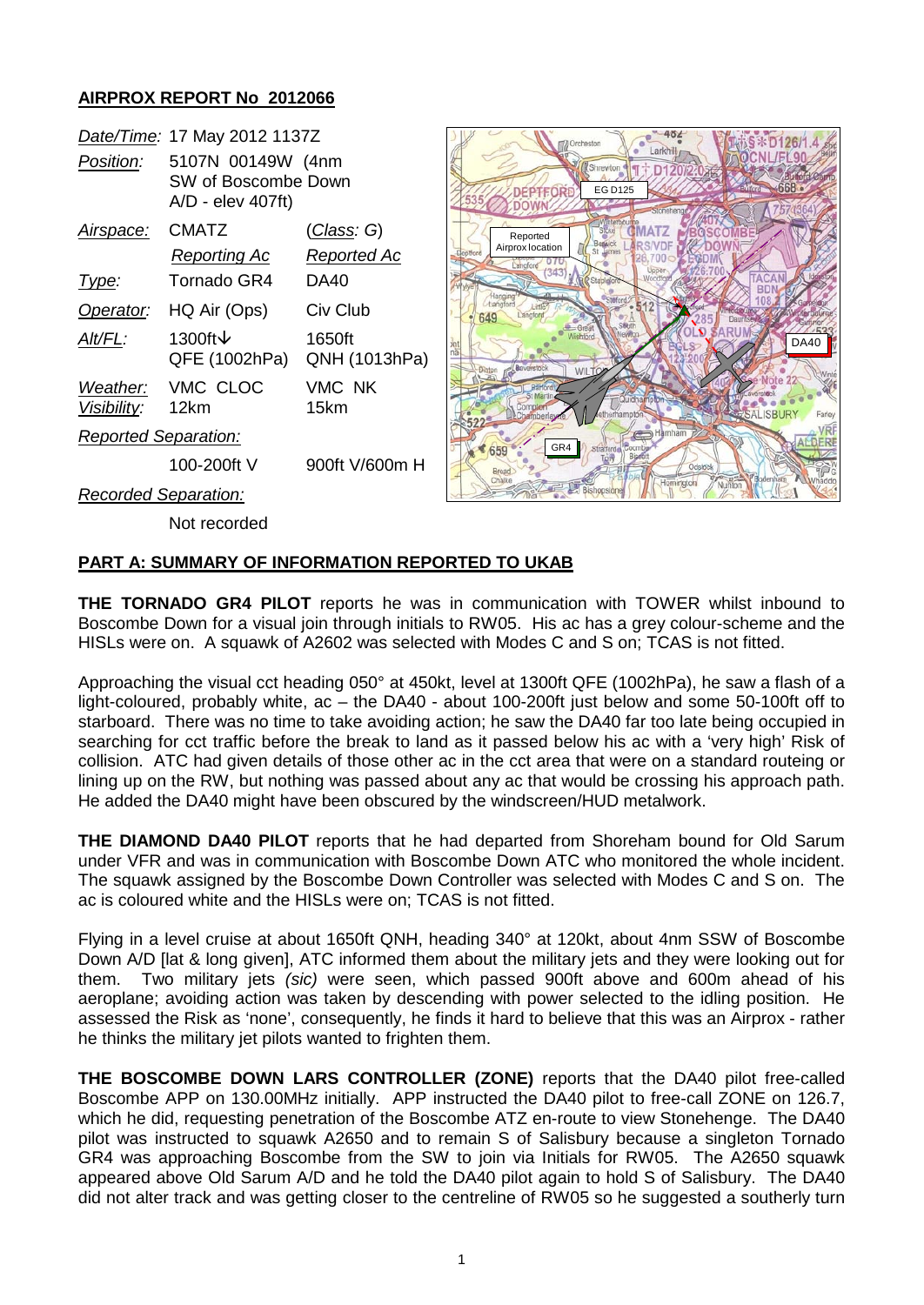to avoid the Tornado and the Boscombe Down ATZ; the DA40 pilot advised he would look out for the fast-jet. At this point he struggled to regain communications with the DA40 pilot as the GR4 was getting closer; he then suggested to the DA40 pilot to take a R turn onto a southerly heading to avoid the GR4. The DA40 was then observed crossing the approach centreline about 2nm SW of Boscombe Down with the GR4 to the W of the DA40 with both ac's Mode C indications reading the same; the radar returns then merged. He tried several times to contact the DA40 pilot with no response; the DA40 then flew N into Salisbury Plain Training Area (SPTA) - EG D125. The DA40 pilot was informed that he was in the Danger Area and to get out by turning S; the pilot responded that he would exit the Danger Area and wanted to fly back to Old Sarum. When the DA40 was S of the RW05 centre-line the pilot was told to free-call Old Sarum and to contact the Boscombe Down SUPERVISOR after landing.

**THE BOSCOMBE DOWN ATC SUPERVISOR (SUP)** reports that he was made aware of the DA40 squawking A2650 (Boscombe Down Conspicuity) overhead Old Sarum A/D, tracking NW indicating 1800ft Mode C (1013hPa) under a BS from ZONE en-route to Stonehenge. Because of the Tornado GR4 inbound via Initials to RW05, he instructed the ZONE controller to advise the DA40 pilot to remain S of Salisbury. The DA40 continued to track NW towards the approach some 2-3nm SW of Boscombe so the pilot was then instructed to take up a S'ly heading to remain clear of the inbound GR4 but at this point the controller was struggling to communicate with the DA40 pilot. The GR4 was tracking towards the DA40 at a fast rate, indicating the same height and the radar returns merged. The DA40 continued to track NW, penetrating the ATZ and the visual cct, before proceeding N into SPTA. The APP controller spoke to Salisbury OPS to inform them of the ac in their Danger Area. At this point we were able to contact the DA40 pilot and provided him with instructions to vacate the Danger Area and return to Old Sarum A/D.

He spoke with the pilot of the DA40 a short period later and explained what occurred. The DA40 pilot informed the SUP of his RT callsign; the pilot said he had been confused when instructions were passed using a different callsign and believed they were for another ac. He then spoke to the GR4 pilot who advised he was raising an Airprox report.

[UKAB Note: (1): APP replied to the DA40 pilot's initial free-call using an incorrect callsign and instructed him, using this C/S, to free call ZONE on 126·7MHz, which the DA40 pilot acknowledged. Thereafter, in response to the DA40 pilot's RT calls to ZONE, which used an all letter C/S, the controller replied using variously *"xx463"* and *"xxx463",* however, the DA40 pilot responded to the majority of these transmissions with the exception of those noted in the BM SM Report.]

**BM SAFETY MANAGEMENT** reports that both pilots report they were operating VFR in VMC.

The Met Office gives the Boscombe Weather as -

1050UTC: 25km visibility in nil weather, FEW cloud at 3500ft and BKN cloud at 9000ft and 13000ft.

1150UTC: 30km visibility in nil weather, FEW cloud at 3500ft, SCT cloud at 6000ft and OVC 10000ft.

However, the ADC reported that 'visual conditions made it very difficult to spot aircraft outside 3 miles…due to the cloud and…the light conditions.'

The GR4 crew was initially in receipt of a TS from DIR, left DIR's frequency 37sec before the CPA and called TWR 23sec prior to the CPA. The DA40 pilot was in communication with ZONE at the time of the Airprox, although no ATS had been agreed. [ZONE quotes in his written report that a BS was being provided to the DA40 pilot.] The pilot of the DA40 was a foreign national whose accent over the RT was felt by the BDN controllers involved to be 'difficult to understand.' The ADC reported that his perceived workload and task complexity were moderate; there were 2 ac on freq including the GR4. ZONE reported that their workload was low and did not report the task complexity; there were 2 ac on freq including the DA40.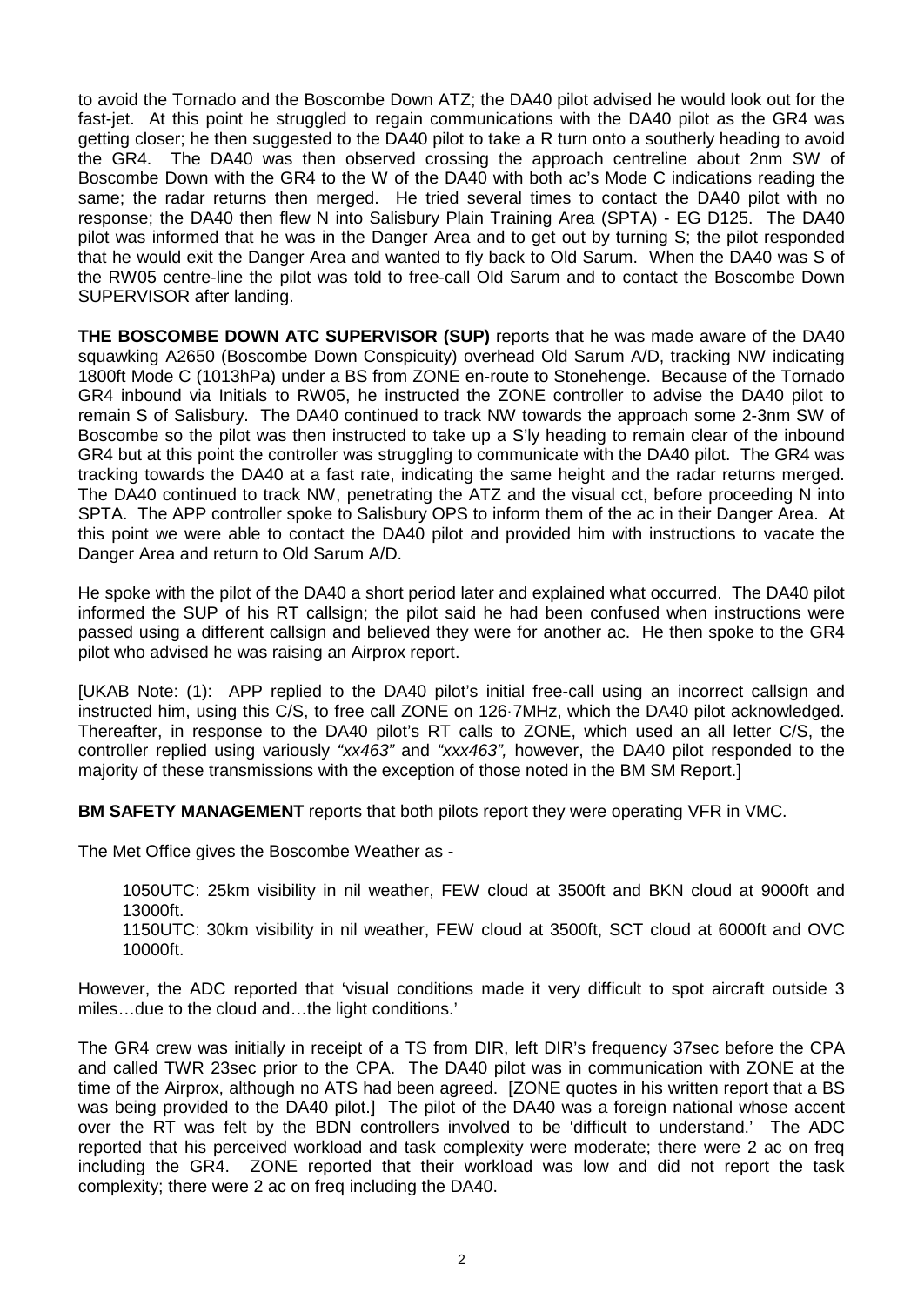The incident sequence commenced at 1132:55 as the DA40 free-called APP stating, "[DA40 C/S] *err D-A-40, V-F-R from Manston, 6 miles south of erm Old Sarum, is it possible to cross your airspace for sight-seeing at Stonehenge?*" In reply, APP requested that the DA40 pilot free-call ZONE and the ac left APP's freq at 1133:54. APP wrote out a flight-strip with the wrong DA40 callsign and handed this to ZONE stating, "*freecaller from Old Sarum*."

At 1134:04, the DA40 pilot free-called ZONE, stating at 1134:17, "[DA40 C/S] *DA40 from Manston, 3 miles south of Old Sarum, erm is it possible to cross your airspace for err sight seeing at Stonehenge?*" ZONE replied, "[wrong DA40 C/S] *squawk 2-6-5-0, hold south of Salisbury, one fastjet recovering to Boscombe*." The DA40 pilot replied, "*sorry, please say again and erm slow*." At 1135:10, using a slower speaking rate, ZONE replied, "[wrong DA40 C/S] *squawk 2-6-5-0, can you hold south of Salisbury, one fast-jet recovering to Boscombe*." The DA40 read back the squawk, then apologised and asked ZONE to, "*please say again the rest of your message*." Using a more direct tone of voice, at 1135:39, ZONE re-stated to the DA40 pilot that they should, "*hold south of Salisbury* [Salisbury is approximately 4.5nm SSW of BDN]*, which is your current position, one fast-jet recovering into Boscombe now!*" The DA40 pilot immediately replied that they were, "*looking out for that track*." At this point the GR4 was 11.3nm SW of BDN, tracking 050°, indicating 2200ft, in receipt of a TS from DIR; the DA40 was not displayed on the radar replay, though the pilot subsequently reported flying at 1650ft QNH [about 1320ft QFE (1002hPa)]. The unit has stated that at the time of the DA40 pilot's initial calls to APP and ZONE, the DA40 was not painting on radar - a reasonable suggestion given the likely relatively low radar cross-section of a DA40. An alternative hypothesis proposed by the Unit was that the DA40's primary return was masked by the presence of multiple primary returns from ac operating in the vicinity of Old Sarum. Consequently, ZONE would only be able to determine the identity and location of the DA40 through its SSR return. Moreover, the unit has stated that Old Sarum traffic is required to arrive/depart from/to the S; consequently, even if the DA40 had painted on primary radar, it would not necessarily have been of concern to DIR until it had passed Old Sarum. Based on the DA40 pilot's reported speed, it is likely that at 1135:55 the DA40 was S of Old Sarum. The unit's investigation determined that ZONE's instruction to the DA40 at 1135:39, to, "*hold south of Salisbury, which is your current position*" was based on the DA40 pilot's reported position of, "*3 miles south of Old Sarum*", not a radar derived position.

Based upon the report submitted by the SUP and subsequent investigation by the unit, given that ZONE was a newly endorsed, ab-initio controller, the SUP was focussing the majority of his attention on ZONE, prompting them to re-iterate to the DA40 pilot the instruction to remain S of Salisbury.

At 1135:55, the GR4 crew left DIR's frequency having been given TI on an un-related ac crossing the extended centre-line on a SE'ly track indicating 2800ft; DIR has stated that they did not believe that there was any further traffic to affect the GR4 and did not recall seeing the DA40 on their surveillance display.

At 1136:09, the GR4 crew called TWR to request to join the visual cct. The ADC instructed the GR4 crew to, "*join runway 0-5, Q-F-E 1-0-0-2, one Tutor just lining up for departure on the main*", which was acknowledged immediately at 1136:17. Following this acknowledgement, at 1136:22, the ADC issued a take-off clearance to the un-related Tutor; the acknowledgement from the Tutor ended at approximately 1136:31. The ADC has stated that their focus was on sequencing this un-related Tutor with the recovering GR4.

During the ADC's transmission at 1136:16, ZONE transmitted to the DA40 pilot, "*suggest a southerly turn to the right to avoid the fast jet currently at your height, half a mile to the west*" which was not acknowledged. Subsequent investigation by the Unit has determined that this call was prompted by ZONE observing the DA40 squawking A2650 in response to ZONE'S code setting instruction; hence 1136:16 represents the first time that ZONE could positively determine the DA40's position. At this point, the GR4 was 6.7nm SW of BDN, tracking 050°, indicating 1800ft. Based upon analysis of the radar replay, the GR4 was no more than 2nm W of the DA40 at 1136:16.

Based upon the DA40's reported speed and previous position reports and analysis of the radar replay, it is likely that the CPA occurred at around 1136:32, 4.1nm SW of BDN, as the GR4 indicated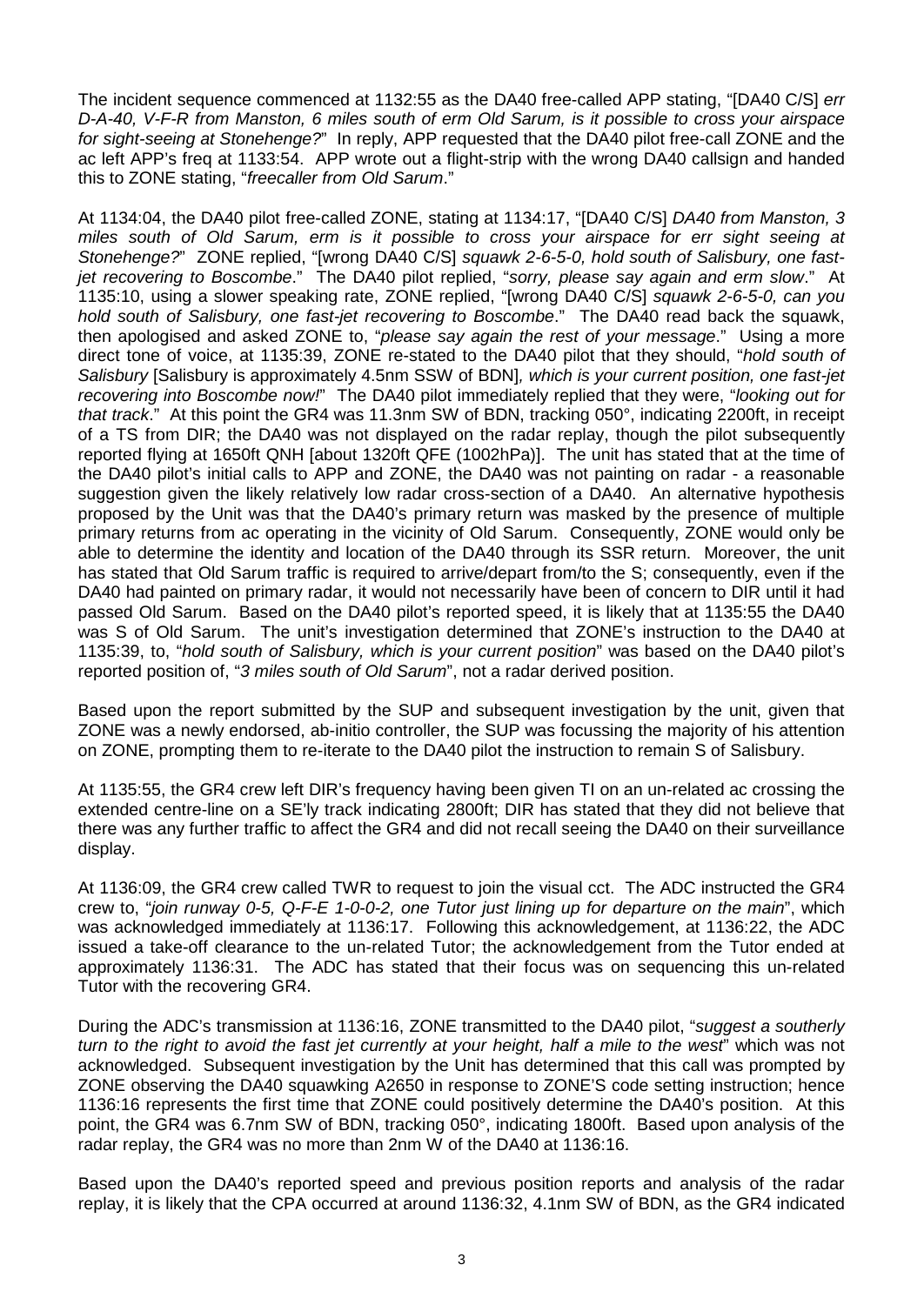descent through 1500ft. The GR4 pilot assessed that the DA40 passed 100-200ft beneath their ac and that they saw the DA40 at or about the CPA. The DA40 pilot assessed minimum separation as 900ft vertically and 600m laterally; however, this is not supported by the available evidence. Unfortunately, the DA40 pilot did not report the range at which they first sighted the GR4.

The primary causal factors in this Airprox were the flight of the DA40 into confliction with the GR4 and the DA40 pilot's decision not to follow the instructions from ZONE to hold S of Salisbury and, by inference, the extended centre-line. Whilst the suggestion has been made that the DA40 pilot did not understand ZONE's instructions, responses during the incident sequence and the DA40 pilot's written report suggest that this is not the case. It appears reasonable to argue, therefore, that the DA40 pilot made a conscious decision to continue their NNW'ly track into confliction.

In terms of the ATM aspects of this incident, "reflections" on best practice in this case are fraught with difficulty, given the potential for hindsight bias. Subsequent to the investigation by the unit and based upon the DA40 pilot's responses, the continued NNW'ly track and the time at which the DA40's assigned SSR code was observed, the radar control team realised at around 1136:16, that the DA40 pilot was not going to hold S of Salisbury. Moreover, as previously stated, the the DA40 pilot was not going to hold S of Salisbury. Salisbury/Old Sarum area is viewed by the unit as a geographic 'line-in-the-sand' that, once crossed. precipitates further action. In this case, APP attempted to call the ADC on the landline; however, the ADC did not answer as they understandably prioritised issuing joining instructions to the GR4 crew and take-off clearance to the Tutor. An additional course of action that does not appear to have been considered would have been for the GROUND controller to have been passed the warning. Given that the DA40 was not following ZONE's instructions, once the GR4 crew left DIR's freq at 1135:55, the ATC personnel within the ACR were unable to affect the outcome of the Airprox.

The remaining ATM related safety barrier was the ADC. Notwithstanding that the ADC considered his workload and task complexity to be moderate, BM SM contends that the 2 ac on freq should not routinely have generated this perception. However, it is likely that the ADC's perception of workload is a description of the point event where they were engaged in the decision making process to sequence the GR4 and Tutor, rather than a descriptor of their workload and task complexity throughout the incident sequence. In terms of the ADC's taskload history during the latter stage of the incident sequence, there is a near-constant level of RT, which would have been associated with a requirement for the ADC to focus their attention visually on the GR4 and Tutor in order to sequence them. In so doing, it is reasonable to argue that the ADC's attention would not routinely have been drawn towards the Hi-Brite aerodrome traffic monitor and, given the reported conditions and the physical appearance of the DA40, it would be unlikely that the ADC could have visually acquired the DA40 4nm from BDN. Whilst best practice might suggest that the ADC could have utilised the Hi-Brite to identify the developing confliction and provide a warning to the GR4 crew, this observation is made with the benefit of hindsight. The timing of the sequence of events, combined with the requirements placed upon the ADC to deal with those events and the short window of opportunity afforded the ADC between 1136:16 and 1136:32, all militated against the ADC being able to affect the outcome of this occurrence.

UKAB Note: (2): This Airprox occurred outwith recorded radar coverage.

**HQ AIR (OPS)** comments that notwithstanding the fact that the DA40 pilot did not comply with ATC instructions (and subsequently penetrated an active Danger Area), ATC could have taken further measures to inform the GR4 crew of the presence of the errant DA40; the SUP could have made more of an effort to get a message to the VCR regarding the developing conflict, perhaps by using the Radar Clearance Line. This incident further highlights the need for a Tornado CWS to be fitted as soon as possible.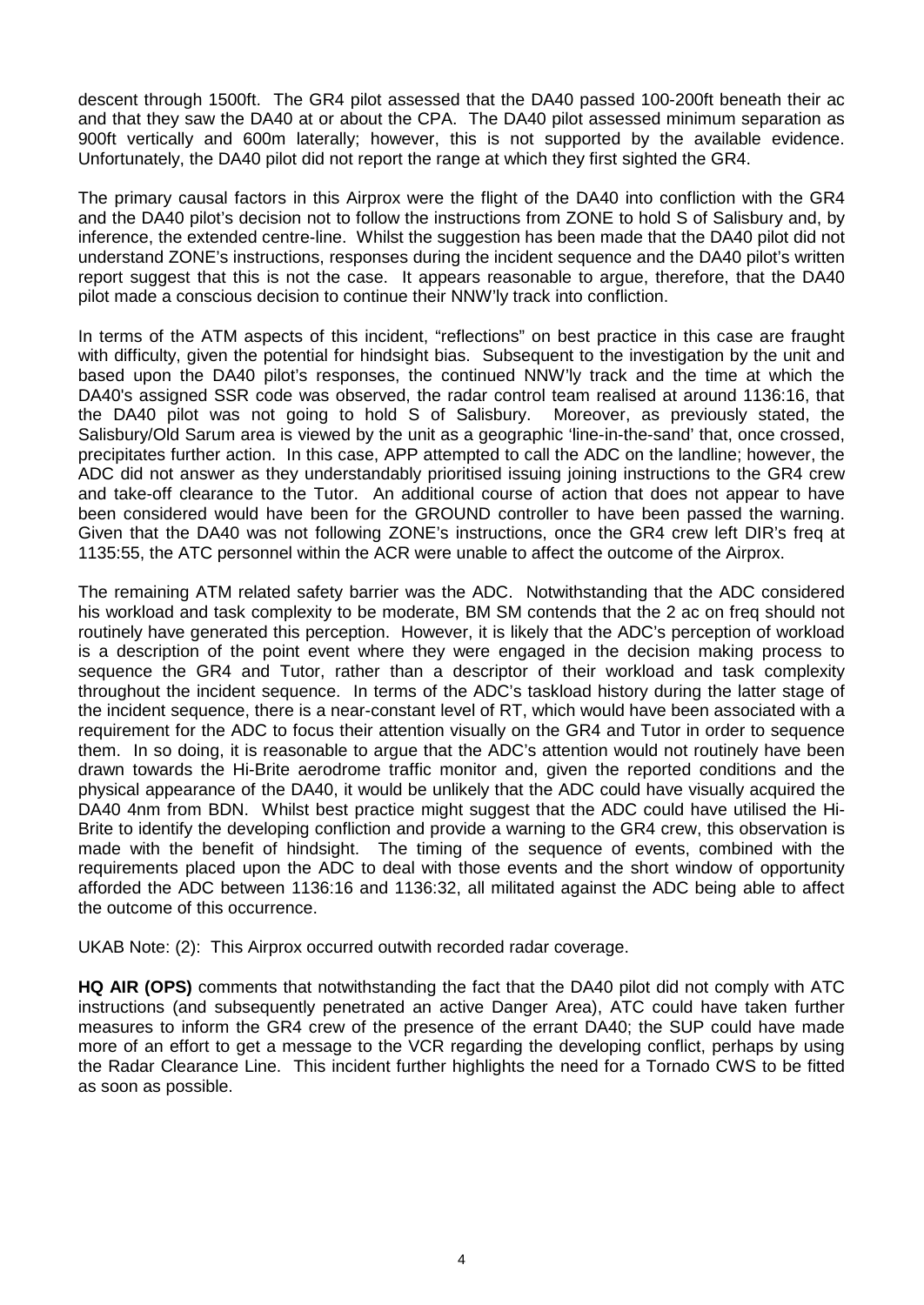#### **PART B: SUMMARY OF THE BOARD'S DISCUSSIONS**

Information available included reports from the pilots of both ac, transcripts of the relevant RT frequencies, reports from the air traffic controllers involved and reports from the appropriate ATC and operating authorities.

It was explained to the Board that the correct all-letter C/S consistently used by the DA40 pilot, for whom English was not his first language and who reportedly had a strong foreign accent, had not been used when APP and ZONE replied to the DA40 pilot's RT transmissions. The Board understood how the pilot's accent may have been responsible for ATC's misunderstanding of his C/S and how this error was evidently perpetuated by APP in their liaison with ZONE and by recording the wrong C/S on the fps. However, the Members noted that, although the DA40 pilot may have been confused, he replied to the majority of ZONE's calls even when the wrong C/S was used and made no attempt to correct the controllers' error. With little other activity on ZONE's frequency, Members agreed it was not fundamental to the Cause; nevertheless, it was suggested that it could have had a bearing on the tardy responses from the DA40 pilot to some of ZONE's transmissions.

Whilst a Member noted that no 'contract' had been established between ZONE and the DA40 pilot over the provision of an ATS - the controller was endeavouring to provide a BS, he reports - Members recognised the limited mandate of the controller to pass executive instructions to the civilian DA40 pilot operating in Class G airspace under a BS. Ultimately, the DA40 pilot had remained outside the Boscombe Down ATZ, had chosen to call ATC, "…*3 miles south of Old Sarum.."* to ask if, "..*possible to cross your airspace for…sightseeing at Stonehenge?*" The Board noted that the DA40 pilot was not compelled to call Boscombe Down: the MATZ has no status as a controlled airspace, albeit it is a regulated airspace for military pilots and any instructions issued by ZONE to civilian pilots were advisory rather than obligatory. This prompted a discussion as whether a MATZ should be classified as Class D CAS for the benefit of civilian pilots, especially foreign pilots who have little conception of the status of a MATZ. However, a military controller Member highlighted that ZONE had not said 'no' to the DA40 pilot's request to fly to Stonehenge from his reported position 3nm S of Old Sarum, but then neither had ZONE acceded to the DA40 pilot's request. A Member opined that the foreign DA40 pilot showed little awareness of the UK airspace structure, in that he appeared to have entered the Old Sarum ATZ before the conflict and subsequently infringed a promulgated Danger Area after the Airprox had occurred. A CAT pilot Member agreed that the DA40 pilot's SA was poor, but all of ATC's actions were predicated on an assumption that the DA40 pilot would comply with the controller's recommended course of action. Patently he did not, for whatever reason, and although the radar recording does not illustrate this encounter it seems that the DA40 pilot took no account of ZONE's requests to either hold S of Salisbury or turn S'ly to remain clear of the GR4, which could have forestalled the conflict. This suggested to some Members that the Cause of the Airprox was that the DA40 pilot did not comply with ATC's recommendation to remain S of Salisbury resulting in a conflict with the GR4. However, this ignored the GR4 crew's responsibility to see and avoid traffic in accordance with the RoA. Military pilot Members were critical of the GR4 crew for flying at such high speed as it was not necessary to run-in to the break at 450kt. This gave little opportunity for ATC to intercede effectively when things went wrong and here it was evident that DIR had switched the GR4 crew to TWR only 37sec before the CPA and the crew then called TWR only 23sec prior to the CPA. Whilst BM SM had established that ZONE might not have been able to identify the DA40 on radar any earlier than when the squawk became evident at 1136:16, with any primary contact not obvious amongst the background Old Sarum cct traffic, the ZONE controller and the SUP certainly knew there was a civilian ac in the vicinity to the SE of the RW05 centreline, on a heading to cross it toward Stonehenge, whose pilot did not seem to be responding to ZONE's requests. Furthermore, the DA40's altitude was never positively established before the Airprox. The Board understood this was a difficult situation for ZONE and the SUP, but it was unfortunate that ATC had not forewarned the GR4 crew to look out for the DA40; the Board considered that a warning, albeit with little notice, should have been feasible through DIR or the ADC. A controller Member opined that on the evidence provided in the BM SM report the ADC was not busy and could have responded if warned by the SUP. Notwithstanding the ATS provided to the GR4 crew by either ADC or DIR, if the GR4 crew had been told about the DA40 then they would have been primed to look for it and given the